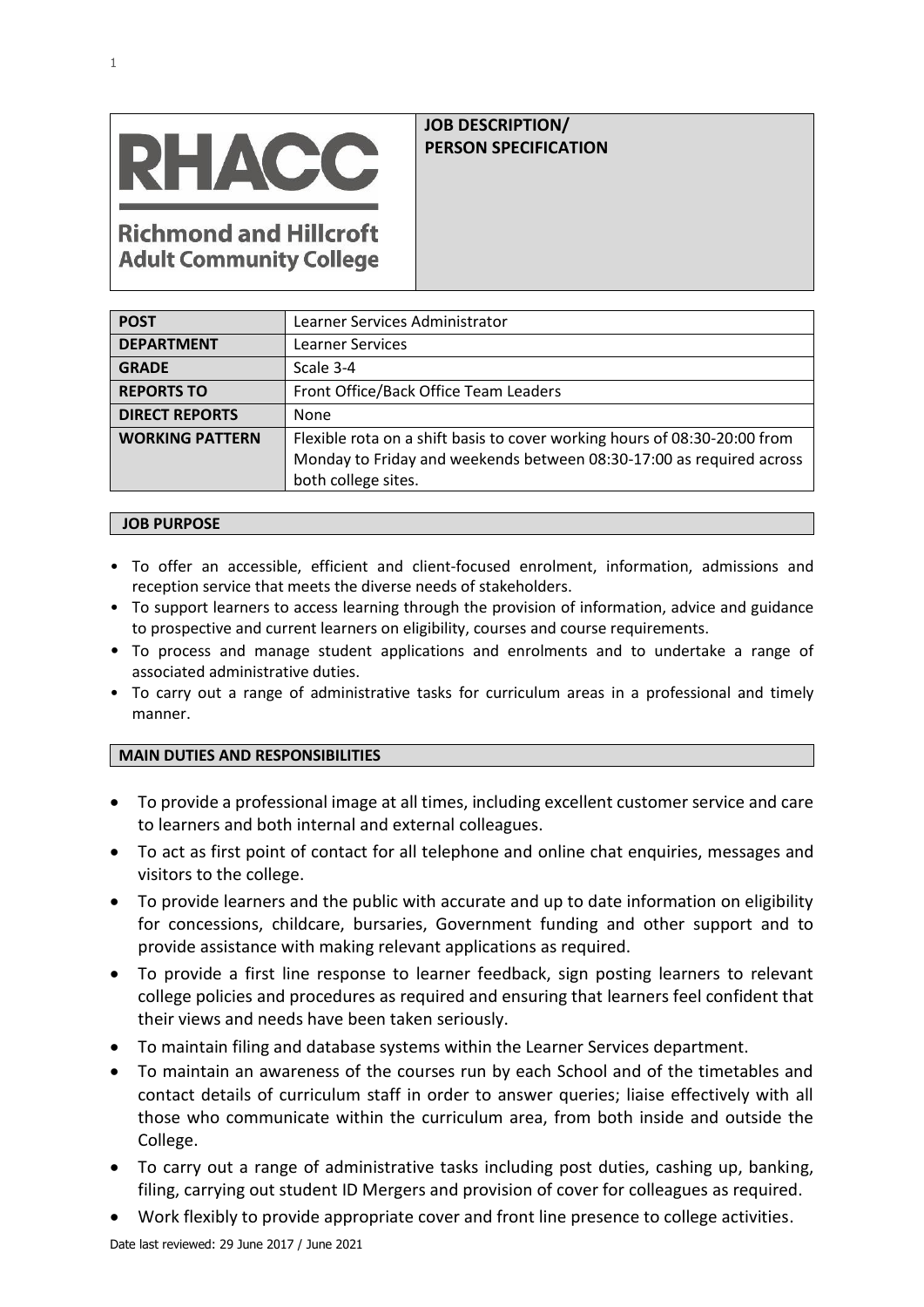- Handle fees, cash payments and invoices according to College guidelines and policies.
- To assist with College events, which may be held in evenings or weekends.

# *Front of house*

- To enrol students on courses (face to face, by email and over the phone) in line with eligibility criteria and enrolment procedures for data collection.
- To check the accuracy of data collected and inputted at enrolment to ensure audit and funding body requirements are met.
- To promptly follow up all enquiries to maximise learner enrolment and provide excellent customer service.
- To process and manage international student applications and enrolments and undertake associated administrative tasks.

# *Back of house*

- To liaise with the school managers and setting up course interviews.
- To set up registers at the start of the course ensuring all taught sessions have a tutor allocated and that contracted tutors can access registers.
- To follow up incomplete registers.
- To liaise with the Head of School to ensure appropriate room accommodation is allocated for the school's provision and rooming records and changes are kept up to date.
- To proactively inform tutors and learners of any room changes.
- To carry out daily monitoring and correcting of web import errors.
- To book childcare for eligible learners and liaise as appropriate with the college crèche service and external childcare providers.
- To validate accuracy of all bursary applications ensuring that they are assessed and processed in line with the College Bursary Guidance.
- To assist in the timely and efficient processing of withdrawals, transfers, refunds and credits in liaison with the MIS team.
- To action class or course closures as notified in writing by the Head of School, including: contacting learners, arranging refunds, transfers or credits and rooming updates; ensuring that any student transfers and refunds are confirmed and actioned as appropriate.
- To enrol students on courses in line with eligibility criteria and enrolment procedures for data collection (including Vision to Learn, LLC and online applications).
- To produce correspondence and documents as requested by the Team Leader.
- To send reports on course data as directed by the Head of School.
- To liaise with the Head of School to ensure that HR is advised at the earliest opportunity of all sessional teachers who leave the College's employment.
- To prepare and send out contracts to tutors in a timely manner.

## **General Duties:**

• To commit to ongoing professional development by undertaking job related training.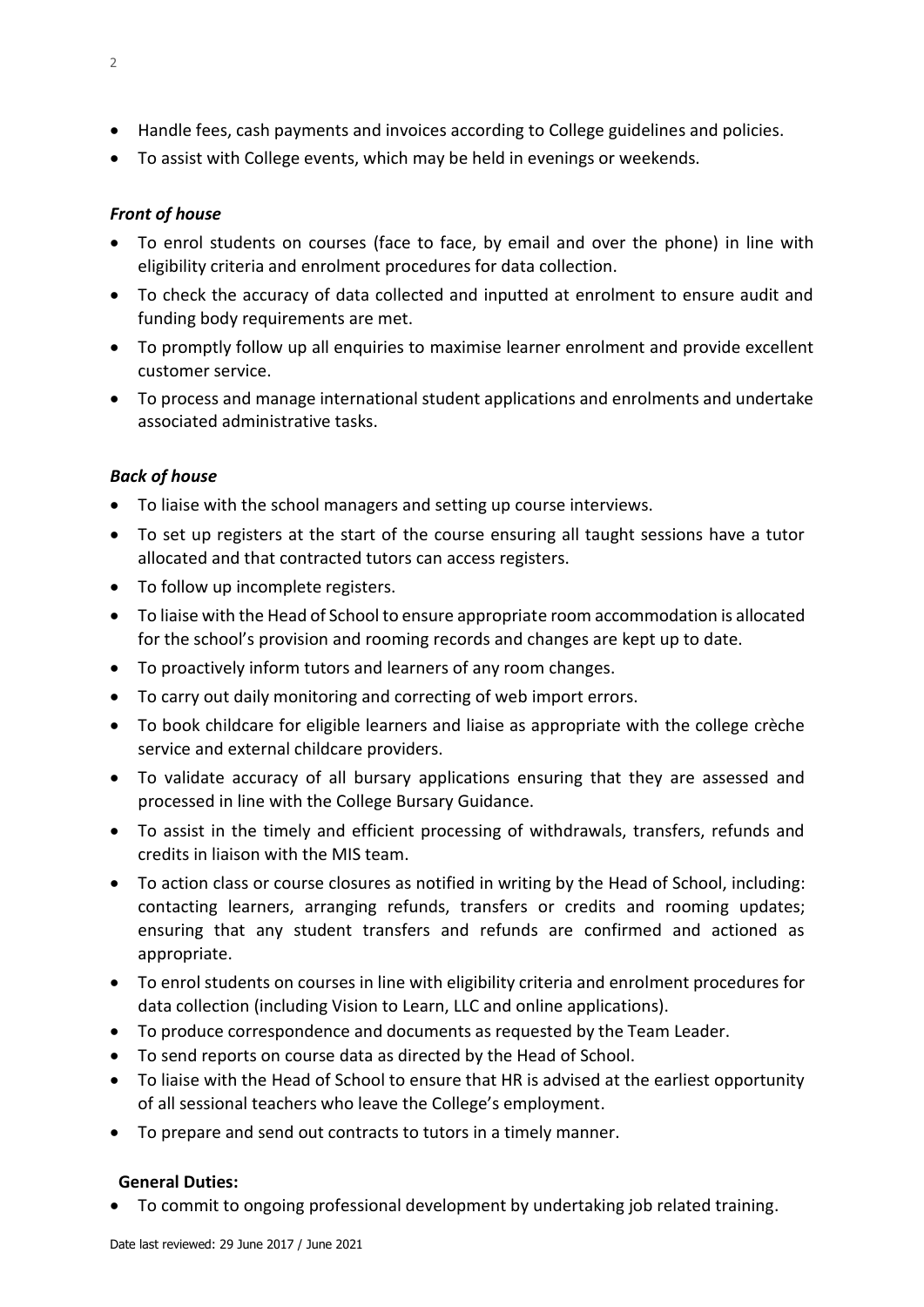- To contribute to the planning and development of the service as a member of the team.
- To have a duty of care to yourself and others regarding Health and Safety issues and ensure that the College's Health & Safety Policies and Procedures are implemented.
- To actively promote the College's Equality & Diversity policy, encouraging staff awareness and participation in all areas.
- To actively promote the College's safeguarding policy and be aware of your responsibilities to report concerns.
- To carry out duties pertinent to the scope of the post as directed by the Principal or other senior managers of the College.

*The above are the key accountabilities as currently defined; they are not listed in priority order and should not be taken to be so. These accountabilities may be subject to periodic review, and the post holder will be expected to take on such variations as are consistent with the level of responsibility and purpose of the post.*

## **PERSON SPECIFICATION**

The successful candidate will fulfil the following essential requirements and will also ideally hold the desirable attributes.

|                |                                                                                                                                                                                                                                               | <b>ESSENTIAL</b> | <b>DESIRABLE</b> | LIKELY TO BE ASSESSED<br>BY:<br>I-Interview<br><b>AF-Application form</b><br>$T - Task$ |
|----------------|-----------------------------------------------------------------------------------------------------------------------------------------------------------------------------------------------------------------------------------------------|------------------|------------------|-----------------------------------------------------------------------------------------|
|                | <b>KNOWLEDGE</b>                                                                                                                                                                                                                              |                  |                  |                                                                                         |
| $\mathbf{1}$   | Commitment to Equality and<br>Diversity, Safeguarding and Health<br>and Safety                                                                                                                                                                | ✓                |                  |                                                                                         |
| $\overline{2}$ | Knowledge of office administration<br>including the effective<br>maintenance of paper and<br>electronic filing systems.                                                                                                                       |                  |                  | AF, I & T                                                                               |
|                | ABILITIES/SKILLS/EXPERIENCE                                                                                                                                                                                                                   |                  |                  |                                                                                         |
| 3              | Proven computer literacy in using<br>standard office software<br>applications such as Microsoft<br>Office Suite especially Outlook,<br>Word and Excel and confidence in<br>using Access Databases and the<br>Internet to research information |                  |                  | 18T                                                                                     |
| 4              | The ability to work effectively as<br>part of a team, share tasks and<br>responsibilities with other<br>members of the team and work on<br>own initiative                                                                                     |                  |                  |                                                                                         |
| 5              | A good standard of written English<br>and confident and effective oral<br>communication skills with an                                                                                                                                        |                  |                  | $AF$ $R$ $I$                                                                            |